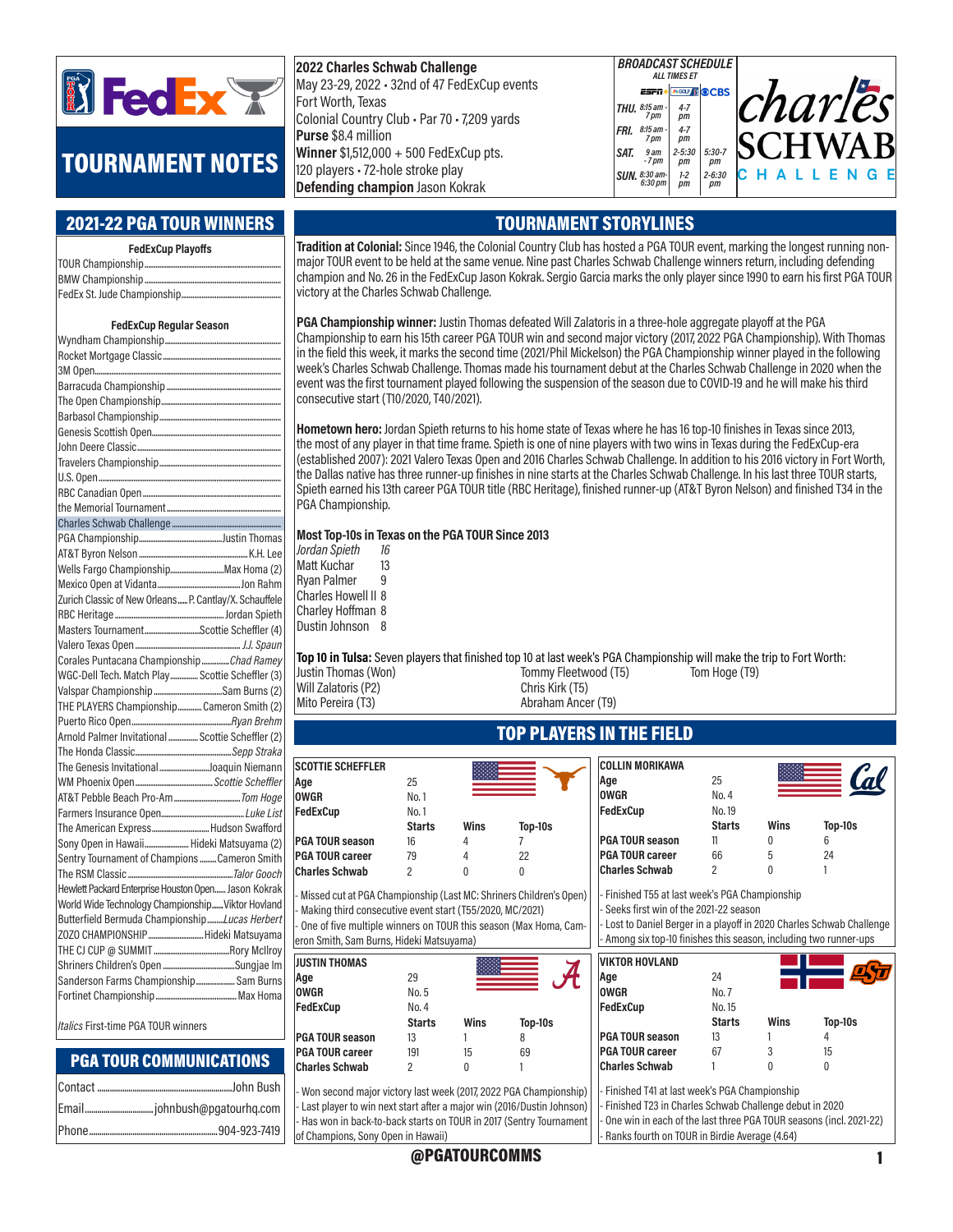### CHARLES SCHWAB CHALLENGE SNAPSHOT

### WINNERS (SINCE 1960)

| Year                 | Player      |
|----------------------|-------------|
|                      |             |
|                      |             |
|                      |             |
|                      |             |
|                      |             |
|                      |             |
|                      |             |
|                      |             |
|                      |             |
|                      |             |
|                      |             |
|                      |             |
|                      |             |
|                      |             |
|                      |             |
|                      |             |
|                      |             |
|                      |             |
|                      |             |
|                      |             |
|                      |             |
|                      |             |
|                      |             |
|                      |             |
|                      |             |
|                      |             |
|                      |             |
|                      |             |
|                      |             |
|                      |             |
|                      |             |
|                      |             |
|                      |             |
|                      |             |
|                      |             |
|                      |             |
|                      |             |
|                      |             |
|                      |             |
|                      |             |
|                      |             |
|                      |             |
|                      |             |
| 1976                 | Lee Trevino |
|                      |             |
|                      |             |
|                      |             |
|                      |             |
|                      |             |
|                      |             |
|                      |             |
|                      |             |
|                      |             |
|                      |             |
|                      |             |
|                      |             |
|                      |             |
|                      |             |
|                      |             |
| <b>bold</b> in field |             |

Dallas native and University of Texas alum **Scottie Scheffler** won his first four PGA TOUR titles in a span of six starts. A missed cut at the PGA Championship marked his second missed cut of the season and first of the calendar year. He will make his third start in the Charles Schwab Challenge (MC/2021, T55/2020).

PLAYER STORYLINES

Reigning PGA TOUR Rookie of the Year Will Zalatoris enters the week after earning his fifth top-10 in his eighth major championship start. The PGA Championship playoff marked the Dallas native's second playoff appearance of the season (2022 Farmers Insurance Open).

In bid to become the first major championship winner from Chile, third-round PGA Championship leader Mito Pereira finished T3 in his second career major start. The PGA TOUR rookie will make his Charles Schwab Challenge debut in his 29th career start.

Jason Kokrak defeated Jordan Spieth by two strokes to earn his second career PGA TOUR victory at the 2021 Charles Schwab Challenge. Kokrak was the first player since Francesco Molinari (2017-18) to win their first two TOUR titles in the same season at age 35 or older (first victory: THE CJ CUP @ SHADOW CREEK). The 2021 Charles Schwab Challenge winner seeks to become the second player to successfully defend their title in Fort Worth, Ben Hogan did it on two occasions (1946-1947, 1952-1953).

Tom Hoge, who hails from Fargo, North Dakota, but lives in Fort Worth after playing college golf at TCU, returns to the Charles Schwab Challenge as a PGA TOUR winner having won the AT&T Pebble Beach Pro-am in February for his maiden win. Hoge finished T9 at the PGA Championship, his first career top-10 in a major.

Fort Worth resident and former TCU golfer Paul Barjon will make his tournament debut at the Charles Schwab Challenge. The PGA TOUR rookie has one top-10 finish in 25 career starts (10th/2022 American Express).

42-year-old Erik Compton received a sponsor exemption and will make his 166th career start on the PGA TOUR (most recent: MC/2022 The Honda Classic). Compton, who has received two heart transplants, will make his fifth start at the Charles Schwab Challenge. He finished T20 at Colonial Country Club in 2021 for his first top-20 since the 2015 RBC Canadian Open (T11). Compton has made eight starts on the Korn Ferry Tour this season (best: T13 Astara Golf Champ pres by Mastercard).

Sponsor exemption and 2021 Ben Hogan Award recipient John Pak will be making his 11th PGA TOUR start and represents one of 10 Ben Hogan Award winners in the field. The Flordia State alum also finished atop last year's PGA TOUR University Velocity Global Ranking.

|              | <b>2021 LEADERBOARD</b> |    |                |    | <b>STRENGTH OF FIELD STATS</b> |            |                                                             |
|--------------|-------------------------|----|----------------|----|--------------------------------|------------|-------------------------------------------------------------|
| Pos.         | Player                  | R1 | R <sub>2</sub> | R3 | R4                             | Total      |                                                             |
| $\mathbf{1}$ | Jason Kokrak            | 65 | 65             | 66 | 70                             | $266(-14)$ |                                                             |
| $\mathbf{2}$ | Jordan Spieth           | 63 | 66             | 66 | 73                             | $268(-12)$ |                                                             |
| T3           | Charley Hoffman         | 71 | 62             | 72 | 65                             | $270(-10)$ |                                                             |
| T3           | Patton Kizzire          | 67 | 65             | 71 | 67                             | $270(-10)$ |                                                             |
| T3           | Sebastián Muñoz         | 67 | 65             | 70 | 68                             | $270(-10)$ |                                                             |
| T3           | lan Poulter             | 68 | 70             | 64 | 68                             | $270(-10)$ | <b>FedExCup Champions</b> 6 Most recent: Justin Rose (2018) |
| 7            | <b>Trov Merritt</b>     | 68 | 71             | 69 | 65                             | $273(-7)$  | <b>PLAYERS winners</b> 3 Most recent: Justin Thomas (2021)  |
| T8           | Six players             |    |                |    |                                | $274(-6)$  |                                                             |

| Category                    | Value | <b>Plaver</b>                                   | Year      |
|-----------------------------|-------|-------------------------------------------------|-----------|
| Low 18-hole score           | 61    | 7 players; most recent: Kevin Na                | 2018 (R4) |
| Low 36-hole score           | 124   | David Toms                                      | 2011      |
| Low 54-hole score           | 192   | Kenny Perry                                     | 2005      |
| Low 72-hole score           | 259   | Zach Johnson                                    | 2010      |
| Holes-in-one (1983-present) | 25    | Most recent: Sung Kang                          | 2020 (R1) |
| Largest 18-hole lead        | 4     | <b>Tommy Bolt</b>                               | 1953      |
| Largest 36-hole lead        |       | 2 players; most recent: David Toms              | 2011      |
| Largest 54-hole lead        | 8     | Kenny Perry                                     | 2003      |
| Best come-from-behind win   |       | <b>Nick Price</b>                               | 1994      |
| Largest margin of victory   | 8     | <b>Chandler Harper</b>                          | 1955      |
| <b>Plavoffs</b>             | 12    | Most recent: Daniel Berger def. Collin Morikawa | 2020      |
| <b>Wire-to-wire winners</b> | 5     | Most recent: Ian Baker-Finch                    | 1989      |

|     | <b>SCORECARD: COLONIAL COUNTRY CLUB</b> |     |     |     |     |     |     |     |            |     |     |     |     |     |     |     |     |     |       |              |
|-----|-----------------------------------------|-----|-----|-----|-----|-----|-----|-----|------------|-----|-----|-----|-----|-----|-----|-----|-----|-----|-------|--------------|
|     |                                         |     |     |     |     |     |     |     | <b>OUT</b> | 10  |     |     | 13  | 14  | 15  | 16  |     | 18  | IN    | <b>TOTAL</b> |
| 565 | 389                                     | 483 | 247 | 481 | 406 | 440 | 199 | 407 | 3.617      | 408 | 635 | 445 | 190 | 464 | 430 | 192 | 387 | 441 | 3.592 | 7.209        |
|     |                                         |     |     |     |     |     |     |     |            |     |     |     |     |     |     |     |     |     |       | 70           |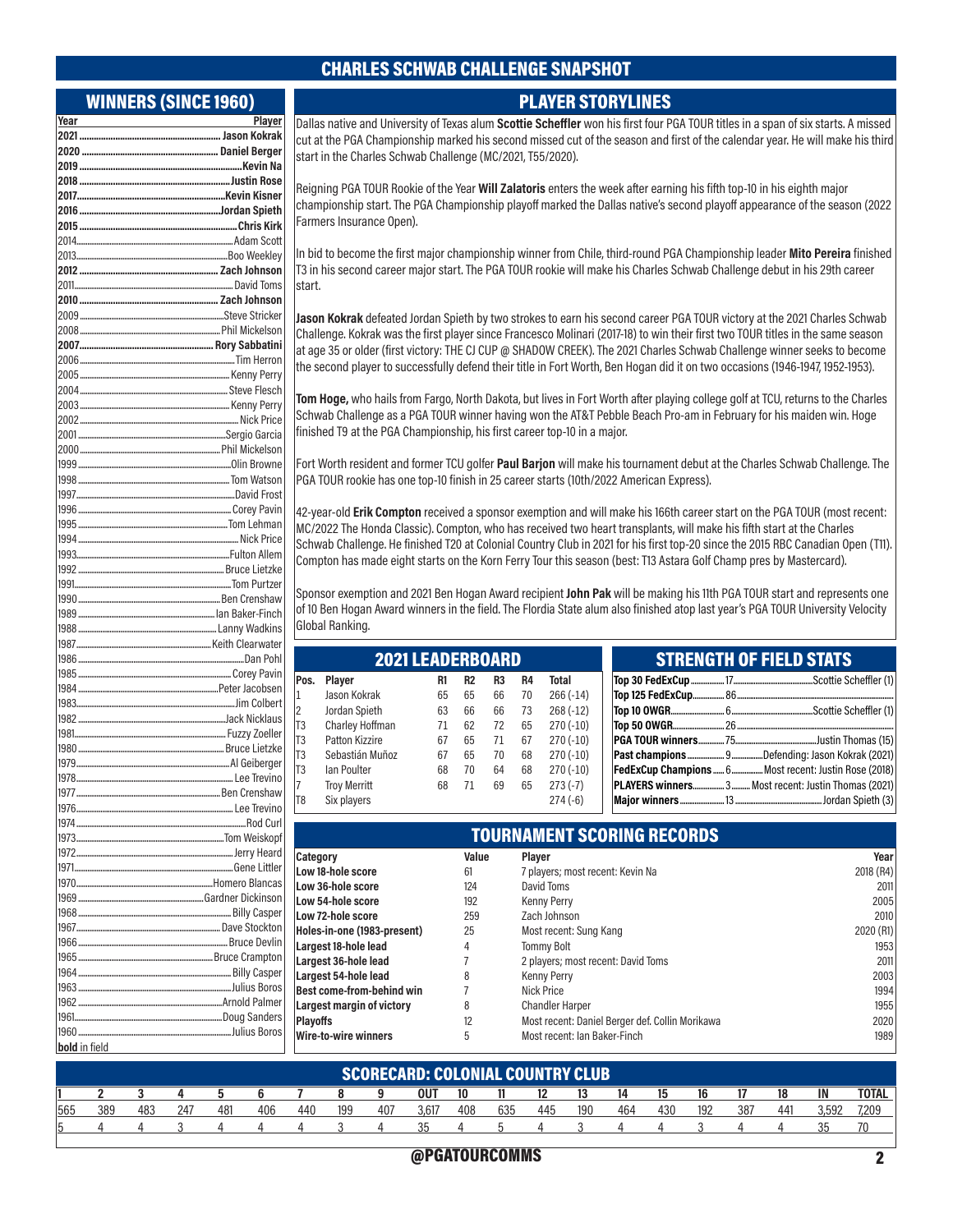### FEDEXCUP and SEASON STORYLINES

No. 1: FedExCup leader and World No.1 Scottie Scheffler has won four times in his last nine starts. Scheffler earned his first major championship title at the Masters Tournament, becoming the first player since Jason Day in 2015 to win four times in a six-start stretch. Scheffler joined Tiger Woods (eight times) as players to win four times in a PGA TOUR season, including a major and a World Golf Championships event. With his third TOUR victory at the WGC-Dell Technologies Match Play, Scheffler took over the No. 1 position in the OWGR on March 27 for the first time in his career. Scheffler is the 25th player to hold the World No. 1 title (est. 1986) and sixth-youngest. Scheffler also holds the lead in the FedExCup standings, becoming the first FedExCup leader to win on TOUR (outside of the TOUR Championship) since Justin Thomas at the 2020 WGC-FedEx St. Jude Invitational.

Week 11 in FedExCup standings: Scottie Scheffler's 1,239 point lead over Cameron Smith in the FedExCup Standings marks the largest lead with 11 weeks left in a regular season under the current point structure (since 2009).

| Year    |
|---------|
| 2022    |
| 01<br>5 |

Scottie Scheffler (2,842) Cameron Smith 1,239 2015 Jordan Spieth (2,528) Jimmy Walker 624

Leader/Points No. 2 Lead

Quality winners in biggest events: The top six players in the Official World Golf Ranking currently hold golf's six most coveted trophies. No. 1 Scottie Scheffler, Masters (2022)

No. 2 Jon Rahm, U.S. Open (2021)

No. 3 Cameron Smith, THE PLAYERS (2022)

No. 4 Collin Morikawa, The Open (2021)

No. 5 Justin Thomas, PGA Championship (2022)

No. 6 Patrick Cantlay, FedExCup (2021)

| <b>2021-22 SEASON STAT LEADERS</b> |                         |        |  |  |  |  |  |
|------------------------------------|-------------------------|--------|--|--|--|--|--|
| Category                           | <b>Plaver</b>           | Value  |  |  |  |  |  |
| SG: Off the Tee                    | Jon Rahm                | 1.370  |  |  |  |  |  |
| <b>SG: Tee to Green</b>            | <b>Will Zalatoris</b>   | 1.845  |  |  |  |  |  |
| <b>SG: Approach</b>                | <b>Will Zalatoris</b>   | 1.102  |  |  |  |  |  |
| <b>SG: Around the Green</b>        | Matt Kuchar             | 0.659  |  |  |  |  |  |
| <b>SG: Putting</b>                 | Brian Gay               | 1.068  |  |  |  |  |  |
| <b>SG: Total</b>                   | <b>Matt Fitzpatrick</b> | 2.157  |  |  |  |  |  |
| <b>Driving Distance</b>            | Cameron Champ           | 326.1  |  |  |  |  |  |
| <b>Driving Accuracy</b>            | Ryan Armour             | 74.85% |  |  |  |  |  |
| <b>Greens in Regulation</b>        | Jon Rahm                | 72.75% |  |  |  |  |  |
| <b>Scoring Average</b>             | <b>Rory McIlroy</b>     | 69.150 |  |  |  |  |  |
| Top-10s                            | Justin Thomas           | 8      |  |  |  |  |  |

| Category                     | Value | <b>Plaver</b>         | <b>Tournament</b>      | Rd. | Hole   |
|------------------------------|-------|-----------------------|------------------------|-----|--------|
| Low 18-hole score            | 60    | Sebastian Munoz       | AT&T Byron Nelson      |     |        |
|                              |       | <b>Tyler McCumber</b> | The RSM Classic        |     |        |
|                              |       | Sebastian Munoz       | The RSM Classic        |     |        |
| Low opening 36-hole score    | 125   | <b>Russell Henley</b> | Sony Open in Hawaii    |     |        |
| Low opening 54-hole score    | 192   | <b>Russell Henley</b> | Sony Open in Hawaii    |     |        |
| Low 72-hole score            | 257   | Hideki Matsuyama      | Sony Open in Hawaii    |     |        |
|                              |       | <b>Russell Henley</b> | Sony Open in Hawaii    |     |        |
| <b>Longest Hole Out</b>      | 250   | Abraham Ancer         | THE CJ CUP @ SUMMIT    | 2   | 14     |
| <b>Longest Putt Made</b>     | 88'0" | Graeme McDowell       | WM Phoenix Open        |     | 17     |
| <b>Longest Birdie Streak</b> | 8     | Adam Schenk           | Farmers Insurance Open | 2   | $4-11$ |
|                              |       |                       |                        |     |        |

|                         | <b>HOLES-IN-ONE (21)</b>                           | <b>CUT INFORMATION</b>                |                 |                                         |       |                                                    |  |  |
|-------------------------|----------------------------------------------------|---------------------------------------|-----------------|-----------------------------------------|-------|----------------------------------------------------|--|--|
| Player                  | <b>Tournament</b>                                  | Category                              |                 |                                         | Value | <b>Tournament/Player</b>                           |  |  |
| <b>Justin Lower</b>     | <b>AT&amp;T Byron Nelson</b>                       | Low 36-hole cut                       |                 |                                         | $-5$  | <b>AT&amp;T Byron Nelson</b>                       |  |  |
| Marc Leishman           | <b>AT&amp;T Byron Nelson</b>                       |                                       |                 |                                         |       | Sony Open in Hawaii                                |  |  |
| Scott Gutschewski       | Mexico Open at Vidanta                             |                                       |                 |                                         |       | Shriners Children's Open                           |  |  |
| Kiradech Aphibarnrat    | Mexico Open at Vidanta                             |                                       |                 |                                         |       | Sanderson Farms Championship                       |  |  |
| <b>Corey Conners</b>    | <b>RBC</b> Heritage                                | High 36-hole cut                      |                 |                                         | $+4$  | Masters Tournament, PGA Championship               |  |  |
| <b>Stewart Cink</b>     | <b>Masters Tournament</b>                          | High 36-hole cut (non-majors)         |                 |                                         | $+3$  | Arnold Palmer Invitational pres. by Mastercard     |  |  |
| <b>Viktor Hovland</b>   | THE PLAYERS Championship                           | Most to make 36-hole cut (non-majors) |                 |                                         | 84    | <b>AT&amp;T Byron Nelson</b>                       |  |  |
| <b>Shane Lowry</b>      | THE PLAYERS Championship                           |                                       |                 | Fewest to make 36-hole cut (non-majors) | 65    | Wells Fargo Championship                           |  |  |
| <b>Max Homa</b>         | Arnold Palmer Invitational presented by Mastercard |                                       |                 |                                         |       | Corales Puntacana Championship                     |  |  |
| Carlos Ortiz            | WM Phoenix Open                                    |                                       |                 |                                         |       | Sony Open in Hawaii                                |  |  |
| Sam Ryder               | WM Phoenix Open                                    | Longest active cuts made streak       |                 |                                         | 21    | <b>Justin Thomas</b>                               |  |  |
| <b>Maverick McNealy</b> | Farmers Insurance Open                             |                                       |                 |                                         |       |                                                    |  |  |
| Patton Kizzire          | The American Express                               |                                       |                 |                                         |       | <b>DEFENDING CHAMPION RESULTS</b>                  |  |  |
| <b>Harry Higgs</b>      | The American Express                               | <b>Category</b>                       | No.             | Plaver                                  |       | <b>Tournament</b>                                  |  |  |
| Jim Furyk               | Sony Open in Hawaii                                | Wins                                  | 3               | K.H. Lee                                |       | <b>AT&amp;T Byron Nelson</b>                       |  |  |
| <b>Taylor Moore</b>     | The RSM Classic                                    |                                       |                 | Sam Burns                               |       | Valspar Championship                               |  |  |
| <b>Matthew Wolff</b>    | Hewlett Packard Enterprise Houston Open            |                                       |                 | <b>Viktor Hovland</b>                   |       | World Wide Technology Championship at Mayakoba     |  |  |
| John Huh                | World Wide Technology Championship at Mayakoba     | Other top-10s $(4)$                   | T <sub>3</sub>  | Brooks Koepka                           |       | <b>WM Phoenix Open</b>                             |  |  |
| <b>Chris Kirk</b>       | World Wide Technology Championship at Mayakoba     |                                       | 5th             | <b>Rory McIlroy</b>                     |       | Wells Fargo Championship                           |  |  |
| <b>Hayden Buckley</b>   | Shriners Children's Open                           |                                       | T <sub>9</sub>  | <b>Billy Horschel</b>                   |       | WGC-Dell Technologies Match Play                   |  |  |
| Si Woo Kim              | Sanderson Farms Championship                       |                                       | T <sub>10</sub> | Max Homa                                |       | The Genesis Invitational                           |  |  |
|                         |                                                    | <b>Missed cuts</b>                    | 4               | Joel Dahmen (WD)                        |       | Corales Puntacana Championship                     |  |  |
|                         |                                                    |                                       |                 | Matt Jones                              |       | The Honda Classic                                  |  |  |
|                         |                                                    |                                       |                 | <b>Robert Streb</b>                     |       | The RSM Classic                                    |  |  |
|                         |                                                    |                                       |                 | Sergio Garcia                           |       | Sanderson Farms Championship                       |  |  |
|                         |                                                    | <b>DNPs</b>                           | $\overline{7}$  | <b>Phil Mickelson</b>                   |       | PGA Championship                                   |  |  |
|                         |                                                    |                                       |                 | <b>Branden Grace</b>                    |       | Puerto Rico Open                                   |  |  |
|                         |                                                    |                                       |                 | Bryson DeChambeau                       |       | Arnold Palmer Invitational presented by Mastercard |  |  |
|                         |                                                    |                                       |                 | Daniel Berger                           |       | AT&T Pebble Beach Pro-Am                           |  |  |
|                         |                                                    |                                       |                 | Carlos Ortiz                            |       | Hewlett Packard Enterprise Houston Open            |  |  |
|                         |                                                    |                                       |                 | Patrick Cantlay                         |       | ZOZO CHAMPIONSHIP                                  |  |  |
|                         |                                                    |                                       |                 | <b>Stewart Cink</b>                     |       | <b>Fortinet Championship</b>                       |  |  |
|                         |                                                    |                                       |                 |                                         |       |                                                    |  |  |

@PGATOURCOMMS 3